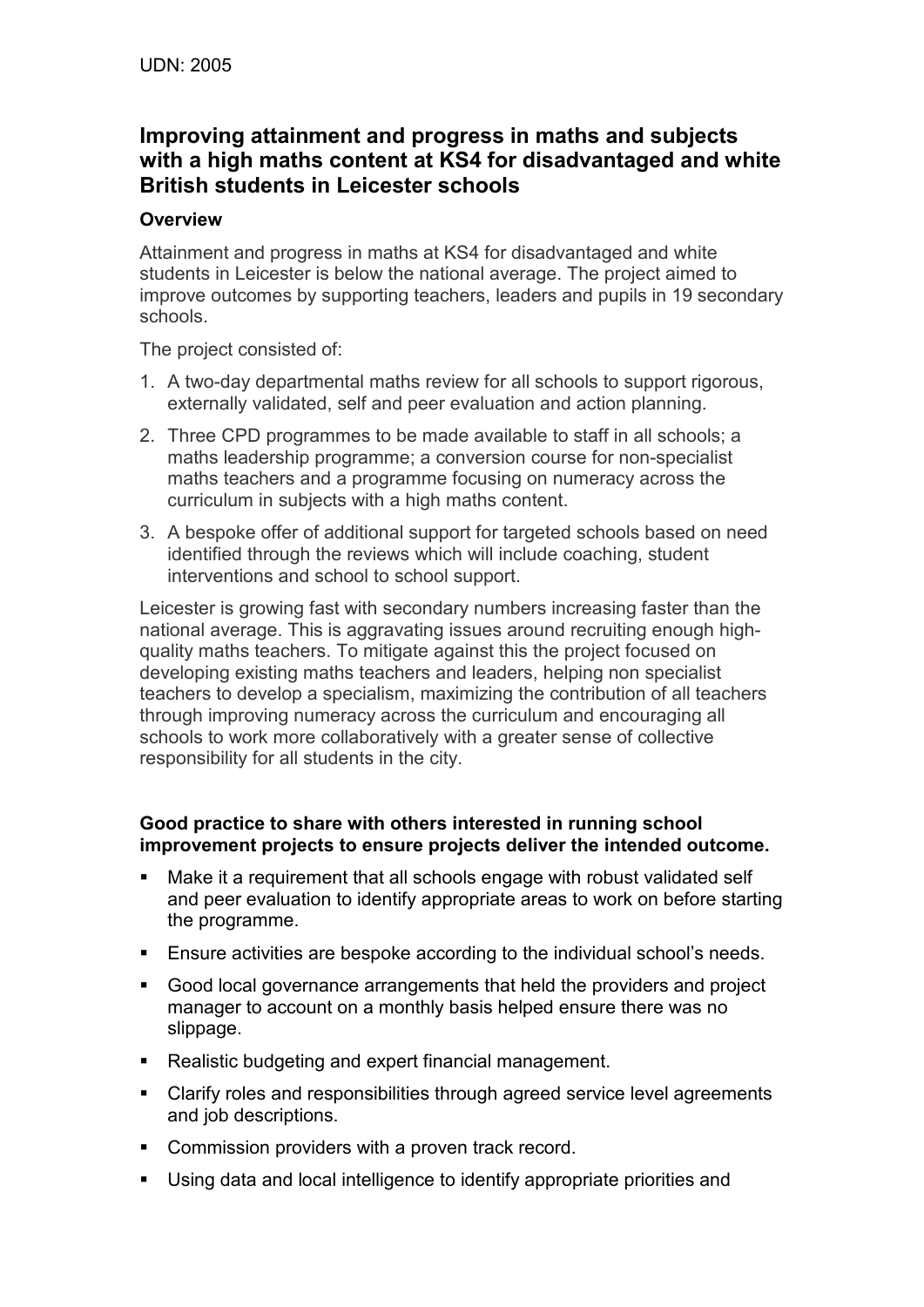schools.

- Ensure that the project is planned to contribute to building local capacity.
- Good joint working between all providers will ensure schools receive a coordinated approach.
- Hold a launch event that sets out clear objects and expectations.

## **What the project may do differently in the future**

- Ensure all providers have the systems, skills and capacity to deliver in time and on budget.
- Allow more time for planning and implementation.
- Require a stronger commitment from school governors.

### **Sustainability measures taken by projects to ensure improvement are sustained beyond the funding period.**

- Well-developed working relationship and links with Maths Hub.
- Local headteachers are working together to ensure the project continues to be monitored through a local Maths Hub.
- All schools have been encouraged to engage with an external review of their maths provision to strengthen and validate their self-evaluation processes.
- **Ensure the expertise and capacity developed is available for schools and** appropriately commissioned.
- **Encourage School leaders and governors to ensure maths has a high** profile in all schools and that maths leaders are appropriately trained and deployed and included on leadership teams.
- Support schools to develop effective systems to track pupil progress from their key stage 2 baseline.
- Support schools to encourage governors to develop their knowledge and skills to be more effective in monitoring provision and holding schools to account.
- Support schools to develop more appropriate curriculum and schemes of work that meets the needs of students.
- Consider strategic and operational approaches to improving transition between key stages across the city.
- In addition, the project has helped secure significant additional capacity which includes:
	- **New SLE's**
	- **Teams of trained reviewers able to offer high quality reviews to** support all schools